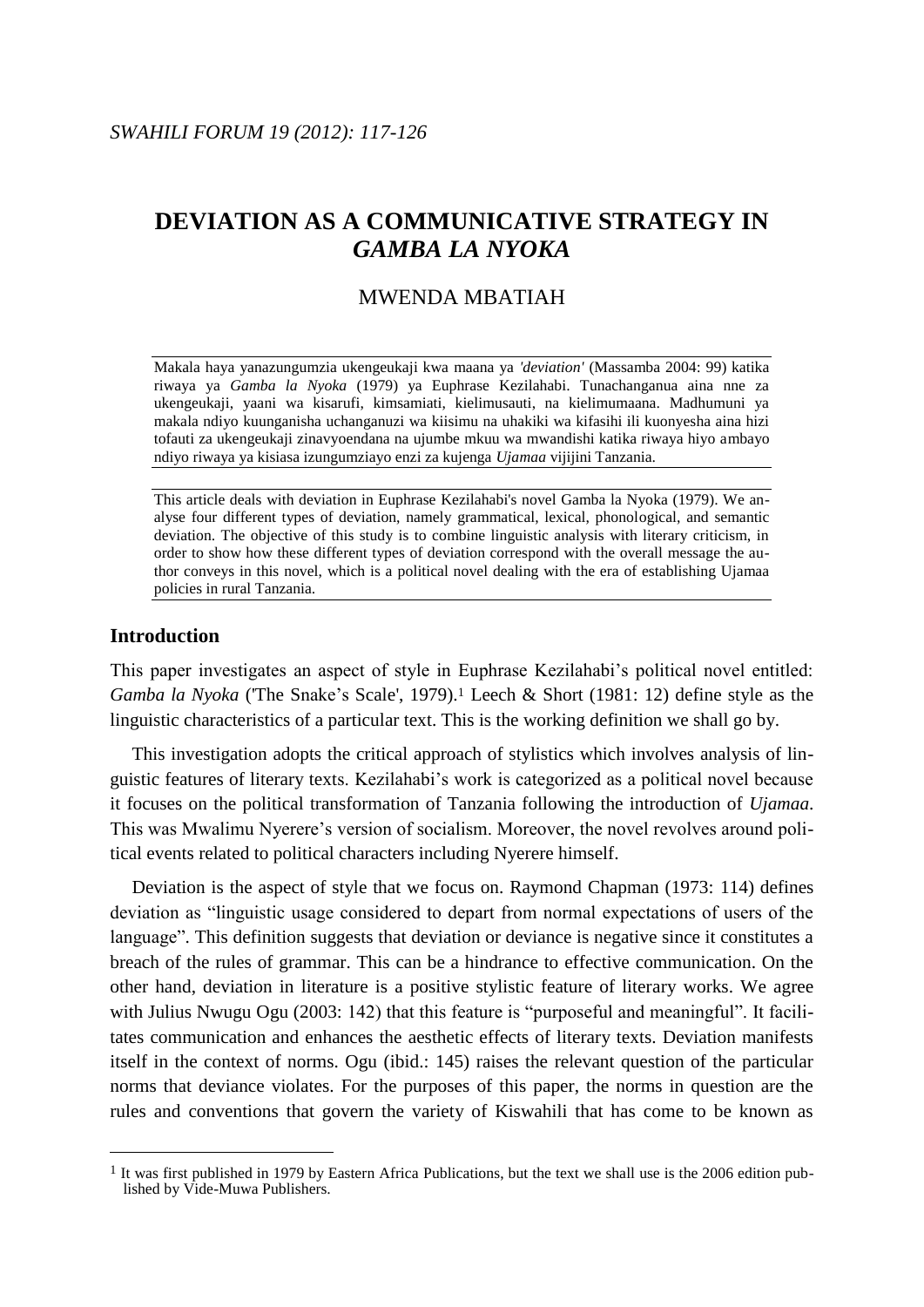*Kiswahili Sanifu* (Standard Kiswahili). We caution that some of the rules and conventions are in contention and that Kiswahili, like any other language, is still evolving. Thus what is a case of deviance today may be viewed as correct usage in future.

The language of Kezilahabi's novel is, generally, *Kiswahili Sanifu*. However, there are numerous cases of Kiswahili usage which deliberately violate various rules and conventions of the language. This study identifies some of the violations and discusses their use in communicating the political messages of the novel. The underlying argument is that the author deliberately breaks the rules of Kiswahili usage as one of the strategies of forcefully conveying his political ideas. These ideas are related to Mwalimu Julius K. Nyerere's political ideology of *Ujamaa* and the implementation of various policies related to it in rural Tanzania.

While discussing the aims of stylistic analysis, Geoffrey Leech (1969: 13) raises the question which such an analysis deals with: "why does the author choose to express himself in this particular way?" By examining specific cases of deviation in *Gamba la Nyoka* and relating them to the political orientation of the author, we shall provide the answer to this question.

### **Analysis of different types of deviation**

There are various categories of deviation but we focus on four major categories as follows:

(a) Grammatical deviation

This includes all cases of ungrammaticality especially at the syntactic level. Examples are incomplete sentences, exaggerated repetition, unusual arrangement of words and unconventional use of punctuation marks.

(b) Lexical deviation

This category of deviation involves the manipulation of language at the level of words. Ordinarily, we form new words or new forms of existing words through morphological processes such as affixation and compounding. The former refers to the addition of affixes to roots. In Kiswahili for instance, *watoto* (children) is derived from adding the prefix '*wa-*' to the root ' *toto*'. The latter, on the other hand, refers to the process of forming compound words by combining existing words. To give another example, *isimujamii*/sociolinguistics is derived from combining two words: *isimu* (linguistics) and *jamii* (society). Lexical deviation is the application of such rules in unconventional ways such as adding a prefix to a root which it is not usually combined with. It also includes neologisms or the invention of new words.

(c) Phonological deviation

This type of deviation is related to the sounds of language and it mainly involves unconventional pronunciation of words. In written texts, this is reflected in spellings that deviate from the norm. Phonological deviation abounds in poetry but it is also used in prose.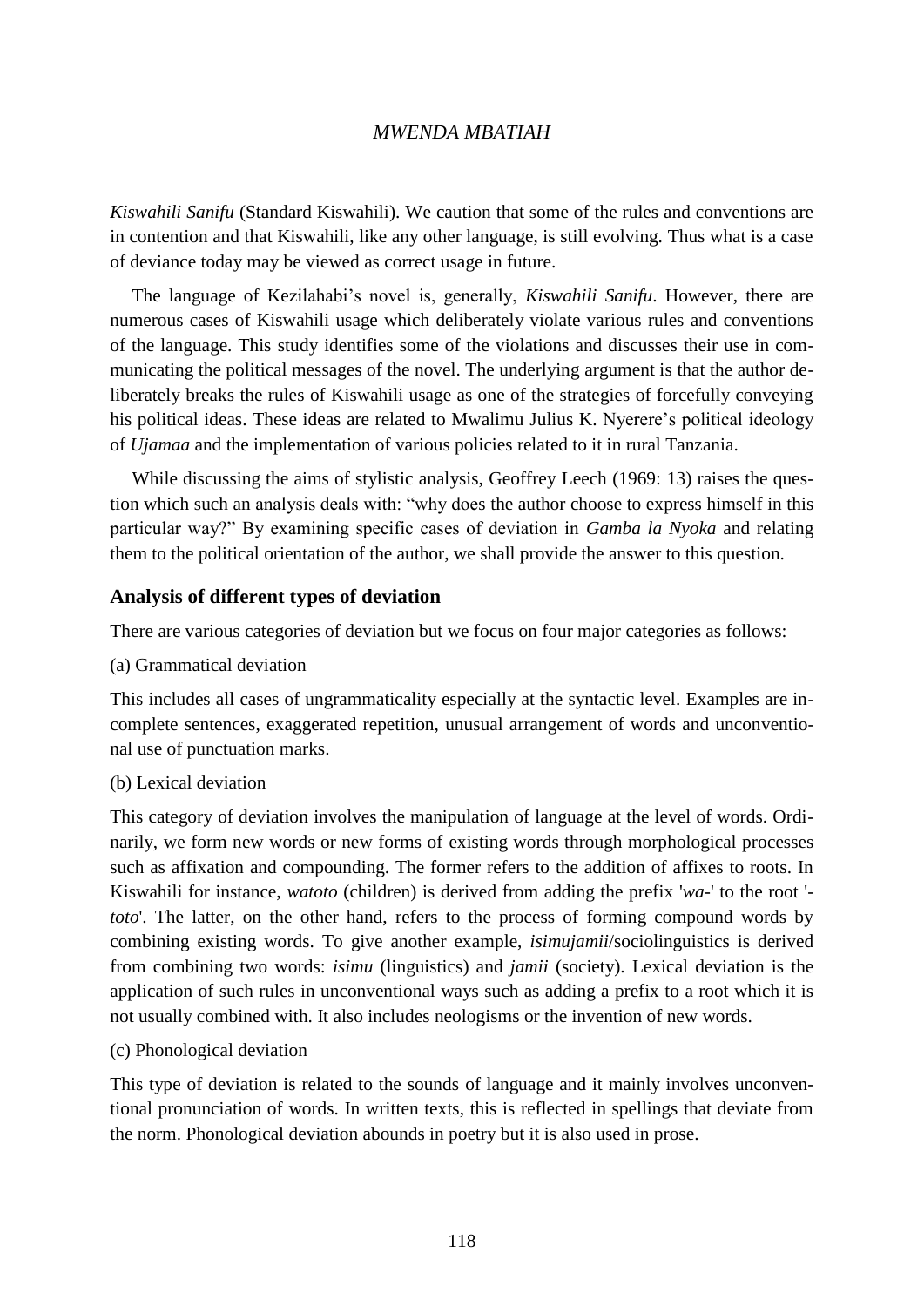#### (d) Semantic deviation

Semantics has to do with the meaning of words and other linguistic units. Semantic deviation, therefore, means the transmission of messages by using unconventional combinations of words. Henry Indangasi (1988: 94) rightly argues that this is the category of deviation that stands out most in literary texts. This is mainly because of the extent to which its use violates the norms and rules of language. Under this category we have literary devices such as the following: metaphor, simile, metonymy, synecdoche, paradox, hyperbole, oxymoron and personification. They may not all be found in one text; moreover, a writer may exploit some more than others.

#### *Grammatical deviation*

 $\overline{a}$ 

Incomplete sentences is one form of grammatical deviation that we find in *Gamba la Nyoka*. A general grammatical rule is that a complete sentence must have a subject and a predicate.

The subject consists of a noun phrase while the predicate consists of a verb phrase. In the text under discussion, this rule is violated as in the following examples:

*Mapambazuko.* Dawn*.* (GN V 29) 2

This one-word incomplete sentence appears at the beginning of the third chapter which deals with the aftermath of the bloody attack on government agents by fighters of Kisole Village who have decided to resist the implementation of the policy of moving people to new villages.

With the forcefulness of a headline, the word points to a critical stage in the struggle between the pro-change and anti-change forces. We categorize it as an incomplete sentence because it breaks the subject/predicate rule of sentence formation in Kiswahili. It is a subject without a predicate. We could complete a sentence like this by providing the predicate as follows:

| Subject     | Predicate       |
|-------------|-----------------|
| Mapambazuko | yalileta mwanga |
| Dawn        | brought light   |
| Ndege       | ilitua          |
| The plane   | landed          |

In contrast with the sentence in question, the ones that follow it are complete sentences:

*Mapambazuko. Wana-Kisole walikuwa sasa wanapumzika, na kabla ya mapambazuko wengi wao walikuwa wamekwishaamka. Walikuwa wakielezana jinsi walivyoviua vile "vijibwa vya serikali".* (GN V 29)

Dawn. Kisole villagers were now resting and even before dawn many of them had woken up. They were describing to one another how they killed "the little dogs of the government".

<sup>2</sup> 'GN V 29' is used as a convention for *Gamba la Nyoka*, chapter five, page 29. This convention will be used throughout the article. All English translations were done by the author.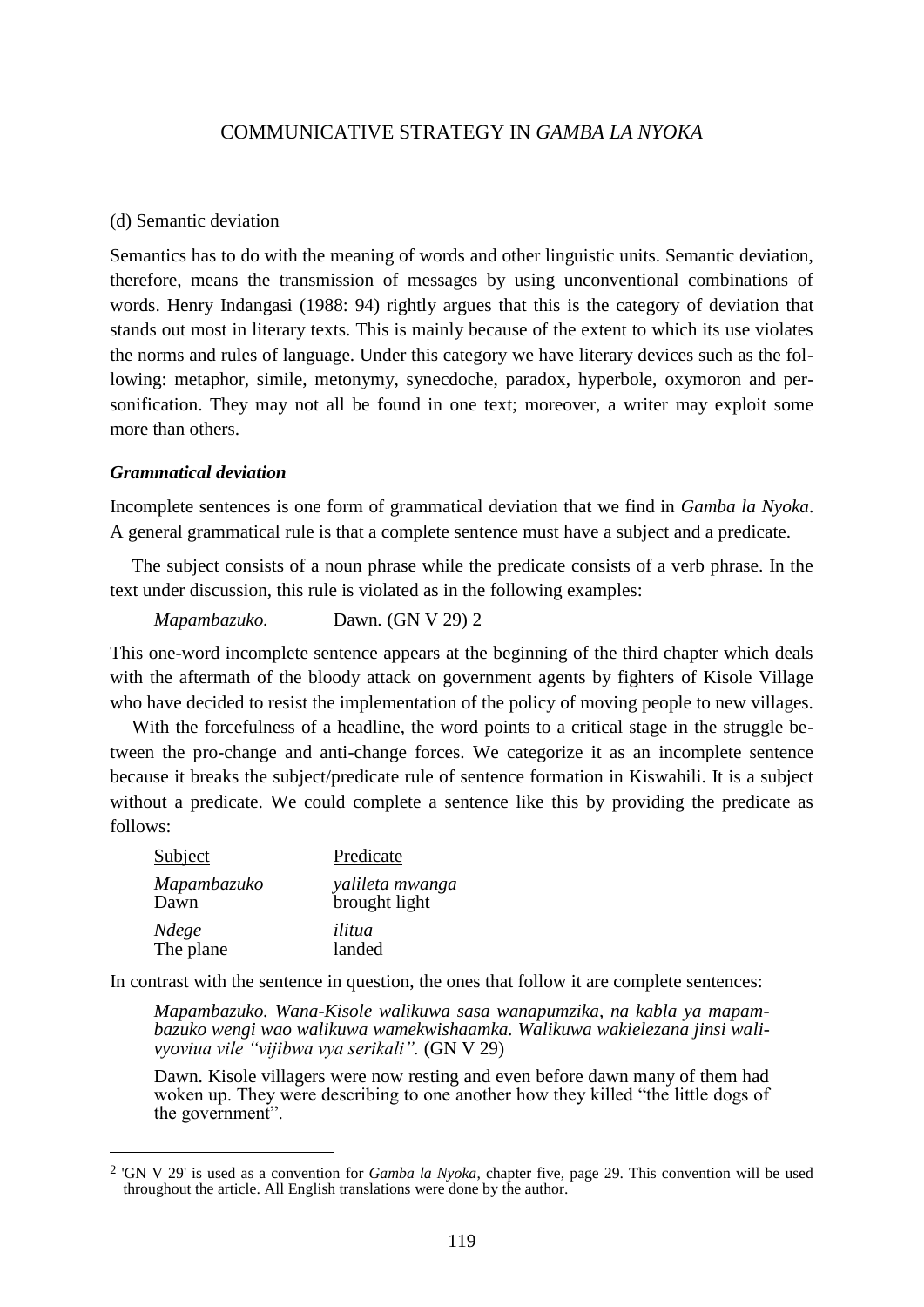The following example is another case of a sentence which is incomplete for the same reason as discussed above:

### *Jumamosi.* Saturday. (GN XIV 119)

This utterance is in the form of a title that is meant to preface a description of an historic political event in Kisole Village. The event is the launch of piped water which marks the climax of development activities. The Saturday in question has all the hallmarks of a great day including the largest crowd ever seen, dancing, sports activities and feasting. Moreover, the function is attended by high-ranking government officials such as the *Mkuu wa Wilaya* (District Commissioner) and the area member of parliament. This is also the occasion when Kisole Village officially announces, through Ndugu Malima who is the village head that it has decided to transform itself into an *Ujamaa* village. It is quite clear that this event is meant to illustrate the transformation of rural Tanzania as a result of the implementation of *Ujamaa* policies. Ordinary villagers are portrayed as the real agents of change. Government officials and political leaders only come to join the villagers in celebrating their achievements and to give the government's blessing.

As in the first example, the sentences that follow the one in question are complete:

*Jumamosi. Palikuwa hapajawahi kutokea hata siku moja ambayo mkusanyiko wa watu wengi namna hiyo ulipata kuonekana katika shule ya msingi ya Kisole. Mkusanyiko wa watu kuanzia asubuhi hadi jioni.* (GN XIV 119)

Saturday. It had never happened even for one single day for so many people to be seen gathered at Kisole primary school. The people had gathered from morning to evening.

Another form of grammatical deviation that we find in the text is repetition that is of an unusually high degree. There is repetition of words, phrases and sentences. The following are examples of repetition of words:

*Mahali penyewe palikuwa porini – katikati ya pori. Kimya! Kimya hewani, kimya mitini, kimya majanini, kimya kila pahali […].* (GN II 11)

The place itself was in the bush – in the middle of the bush. Silence! Silence in the air, silence in the trees, silence everywhere [...].

This is a description of the secret meeting that the men of Kisole Village hold to discuss how to deal with the government's decision to relocate them to a new place away from their traditional village. They are bitterly opposed to this plan. The repetition of the word *kimya* (silence) puts emphasis on the secrecy of the meeting and the gravity of the whole situation where the citizens are pitted against their government.

*Mnajua siasa ya Tanzania ninyi! Mnajua uhuru maana yake nini! Mnajua TANU ninyi!* (GN VIII 67)

Do you know the politics of Tanzania! Do you know the meaning of Uhuru! Do you know TANU!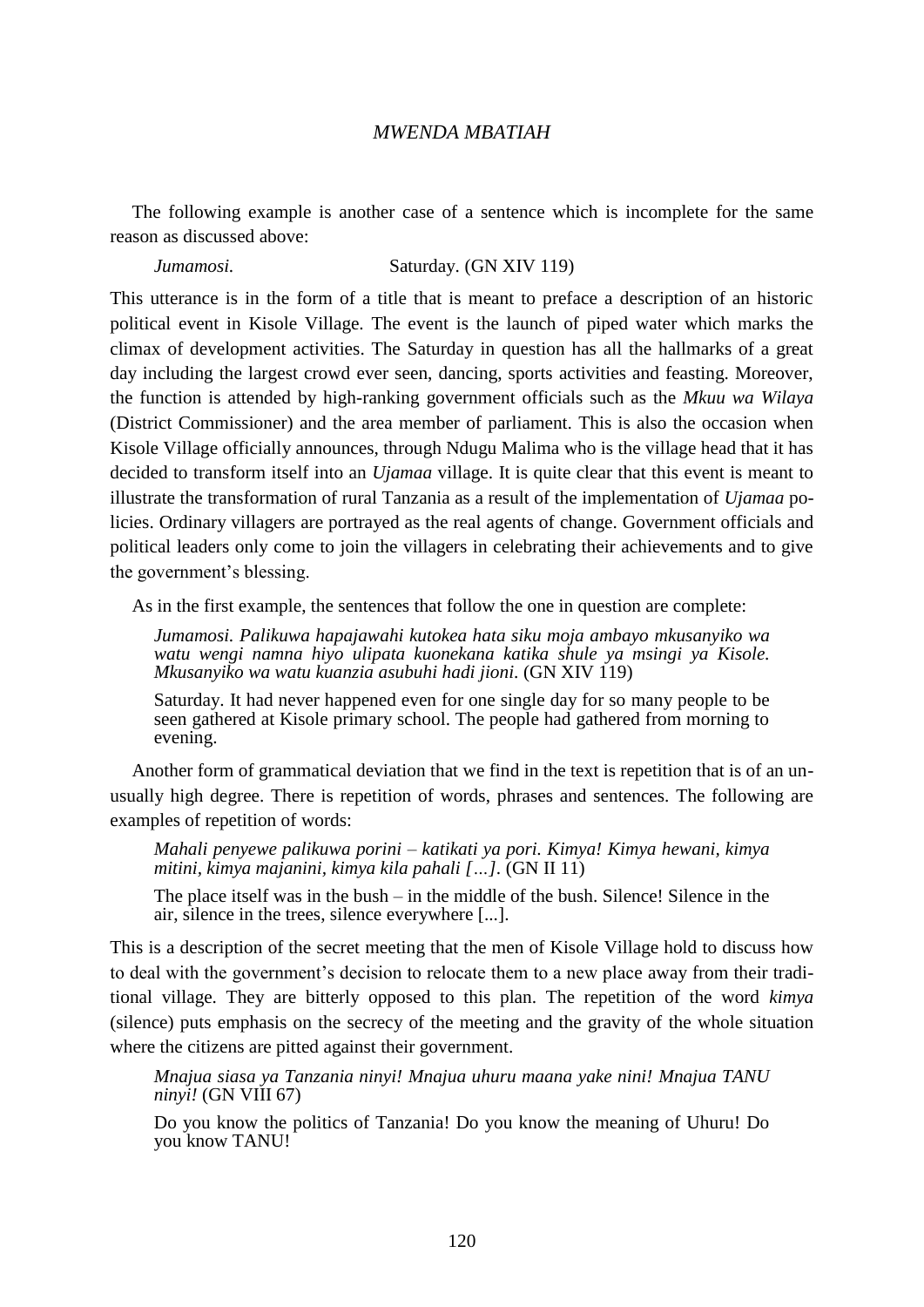These are the questions that the *Mkuu wa Wilaya* puts to Mambosasa and Mamboleo. He has summoned the duo to his office to grill them over allegations of misdemeanour. The repetition of "*mnajua*" ("do you know"; one word in Kiswahili) emphasizes the District Commissioner's opinion that the two are fake revolutionaries who do not understand their country's political history. This, in his opinion, is why they are misbehaving.

The extract quoted above is also anaphoric. To paraphrase Baldick's (1990: 14) definition of anaphora, it is a literary device in which a word or phrase is repeated at the beginning of successive sentences. Apart from enriching the aesthetic effect of literary texts, anaphora enhances emphasis as we see in the example quoted above.

The following are examples of repetition of phrases rather than words:

*Hiyo miradi iko wapi! [...] Hayo mapato yako wapi! Hizo hela ziko wapi!* (GN XI 90)

Where are those projects! [...] Where is that income! Where is that money!

This is Tinda talking to her husband, Mambosasa, about her frustrations with the false promises made by the government at the beginning of the implementation of *Ujamaa* policies.

The repetition of the phrase "-*ko wapi?*" ("where is [it, they]?") emphasizes that the government has failed to deliver the goods. Tinda blames her husband because he was party to the implementation process. He made her believe in it and she now says that since it has collapsed, he is a total failure.

*Walikuta barua kadhaa za kirafiki kutoka kwa walimu fulani fulani wa Kitanzania waliopata kusoma Marekani. Walikuta barua nyingi za uhusiano na Marekani wenzake katika mikoa mbalimbali kuhusu kazi yao. Walikuta barua nyingi za uhusiano na wakubwa kadhaa kutoka wizara mbalimbali. [...] Padri Madevu alikuwa CIA.* (GN XI 95f)

They found several friendly letters from certain Tanzanian teachers who had been educated in America. They found many letters on his relationship with fellow Americans in various regions concerning their work. They found many letters on his relationship with several senior officers from various ministries. [...] Padri Madevu was a CIA agent.

This extract describes what the police found following investigations into the mysterious death of over twenty people in one night. Among the dead is Padri Madevu – a crooked American priest who was involved with a widow in the village. The widow, Mama Tinda, is also among the dead. The anaphoric repetition of the phrase *'walikuta barua'* (they found letters) underscores the importance of this discovery especially in unmasking Padri Madevu. The letters reveal that he was secretly involved in political activities. In fact he was a counterrevolutionary and a CIA agent.

In the context of the entire text, the extract quoted above has considerable political significance. It reveals the nefarious political activities of an agent of the US American government which was at loggerheads with Mwalimu Nyerere's *Ujamaa* policies. This is proof that the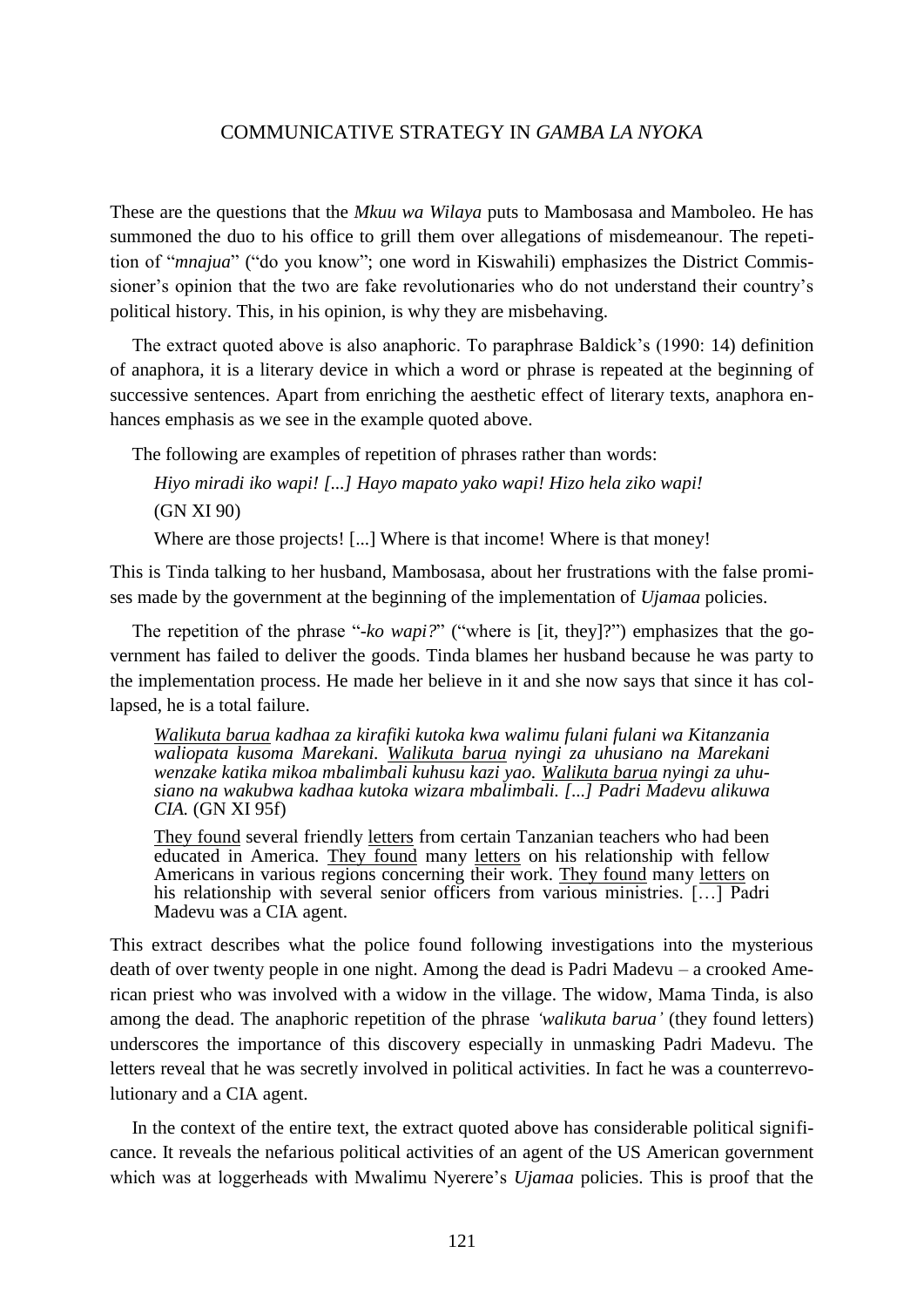American government actively undermined Nyerere's efforts. The message we get here is that the failures of *Ujamaa* were not solely caused by the ineffectiveness of local leadership. Hostile foreign governments, especially the United States of America, had a hand in it.

### *Lexical deviation*

One facet of lexical deviation in *Gamba la Nyoka* is the use of foreign words, especially those of English origin. English words are used to convey various aspects of the political message of the novel. The following examples attest to this:

socialist garbage. (GN VII 58)<sup>3</sup>

These words are uttered by Padri Madevu – the CIA agent posing as a priest. They are meant to be an insult to Mambosasa and Mamboleo, the two youthful patriots who are opposed to his destructive activities in the village. The three are engaged in a fight during which Padri Madevu knocks down both Mamboleo and Mambosasa. That is when he utters the insult. In their context, the words are not merely an insult that indicates how much the uttering person despises his adversaries. They are a pointer to his political orientation. He is totally opposed to the *Ujamaa* ideology. On the other hand, Mamboleo and Mambosasa are its staunch disciples.

*Tunahitaji heavy industry. (GN VI 44) 4* We need heavy industry.

This phrase is uttered by Mamboleo in his argument on the direction that *Ujamaa* ought to take. His use of English is a sign of the foreign nature of his thoughts in the context of the implementation of *Ujamaa* policies. He seems to think that socialist models of countries like the (former) Soviet Union, which prioritized industrialization, are better than *Ujamaa*. This is contrary to Nyerere's intention to domesticate socialism on the basis of African culture rather than adopt foreign models of socialism.

*"Watu tulikuwa hatulali! Kila siku Oo! Marx alisema hivi! Likitokea jambo Oo! hiyo siyo* 'Marxism'*!"* (GN XI 93)

"We were not even able to sleep! Every day we were told Oo! Marx said this! When something happened Oo! that is not Marxism!"

These bitter and disparaging words are uttered by Mambosasa's wife to describe the ideological stance that he usually took to justify his political actions. The foreignness of the last word draws attention to the fact that Mambosasa's ideological orientation is at variance with Mwalimu Nyerere's *Ujamaa*, and, therefore, inappropriate. No wonder, subsequent events prove him wrong.

 $\overline{a}$ 

<sup>3</sup> In the original text, the English words are given in italics.

<sup>&</sup>lt;sup>4</sup> Cf. above.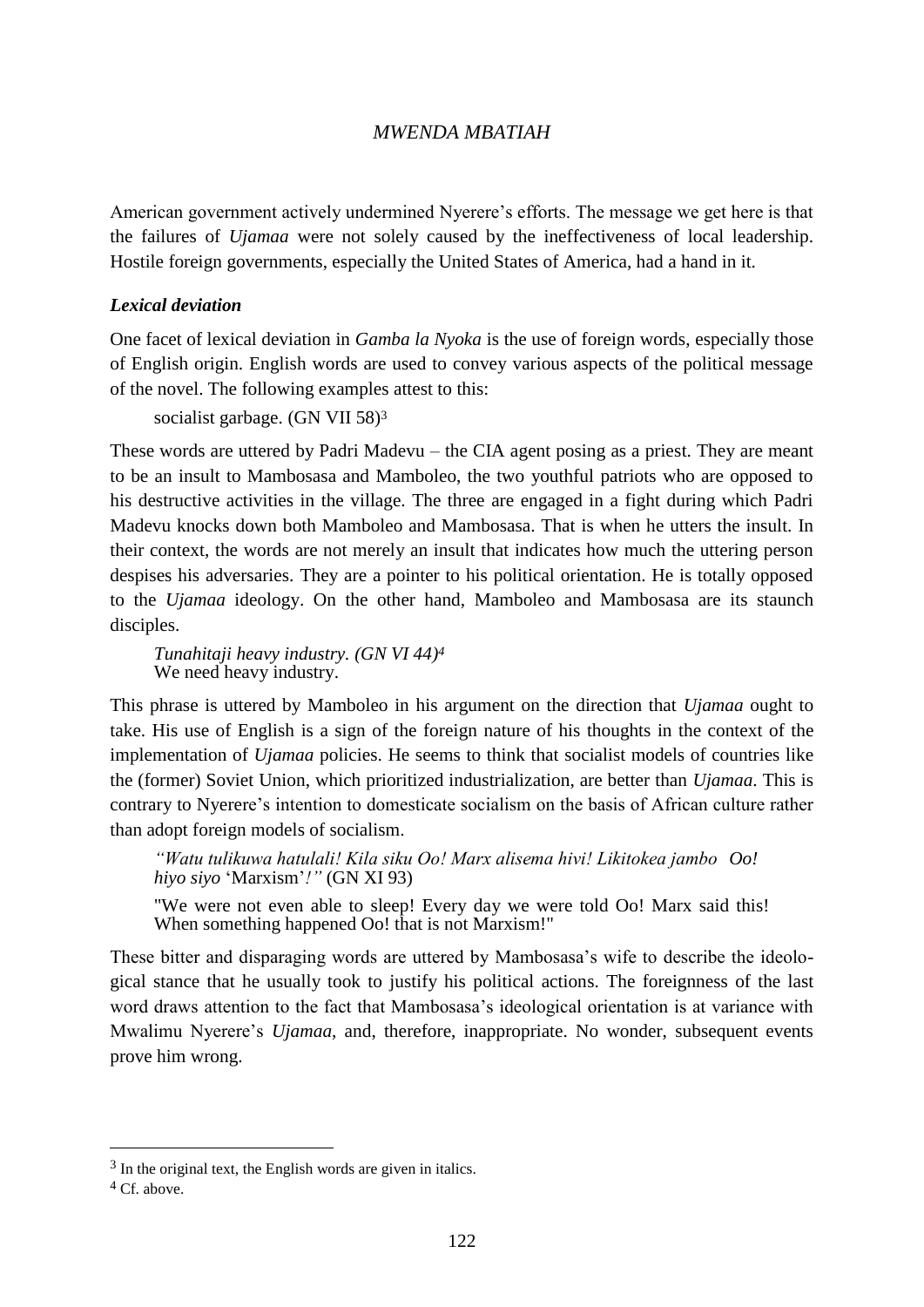Apart from English, there is also the use of the local language, namely Kikerewe, as opposed to Kiswahili which is the official language. For example, we find the following exclamation:

*Ona Nyerere Unuu! Basi go!\*; \*Nyerere huyu! Basi tu (Lau basi bwana!)* (GN IX 71) <sup>5</sup> This Nyerere! So great!

These words are attributed to one of the old men who attends the adult education classes. The utterer is paying tribute to Mwalimu Nyerere for the great positive changes that are taking place in the country, thanks to *Ujamaa*. These changes include the introduction of literacy classes for adults. We come across a similar exclamation in the context of an actual adult education session:

*Obula ti bula!* (GN IX 74)<sup>6</sup>

This is how one of the old men in the adult education class describes the letter "f" which is the subject of discussion. The narrator makes it clear that the character in question is speaking in the mother tongue by providing the following explanation before the exclamation: *"Mzee mmoja alijisahau akasema kikabila*: [...]" (One old man got carried away and said in the mother tongue: [...]; ibid.).

#### *Phonological deviation*

 $\overline{a}$ 

This form of deviation is mainly reflected in the way adult learners mispronounce Kiswahili words. Their teacher makes a great effort to correct them but achieves little progress. This is illustrated in the following example (p. 75):

*TANU ni Chama TANO ni chama TANU ni chama TANO ni chama* (GN IX 75) TANU is the Party *[says the teacher]* 'Five' is a party *[the learners respond]* TANU is a party *[the teacher repeats]* 'Five' is a party *[the learners mispronounce TANU once more]*

The above illustration of how the adult learners have a problem with pronouncing TANU (the name of the ruling party) which they mispronounce as *'TANO'* ('five') also enhances the humour of the narrative and the playfulness of its language.

The adult learners also have a problem in pronouncing the response to the greeting: *Hamjambo* (How are you). Instead of *Hatujambo* (We are fine), they say: *Hatuzambo*. The significance of these phonological features is to show that apart from being illiterate, the villagers are quite deficient in their knowledge of Kiswahili. The implementation of *Ujamaa* 

<sup>5</sup> This Kiswahili translation is given as a footnote '\*' in the original text.

<sup>6</sup> Here, the text doesn't give a translation; it just mentions that the audience gives this utterance a laugh.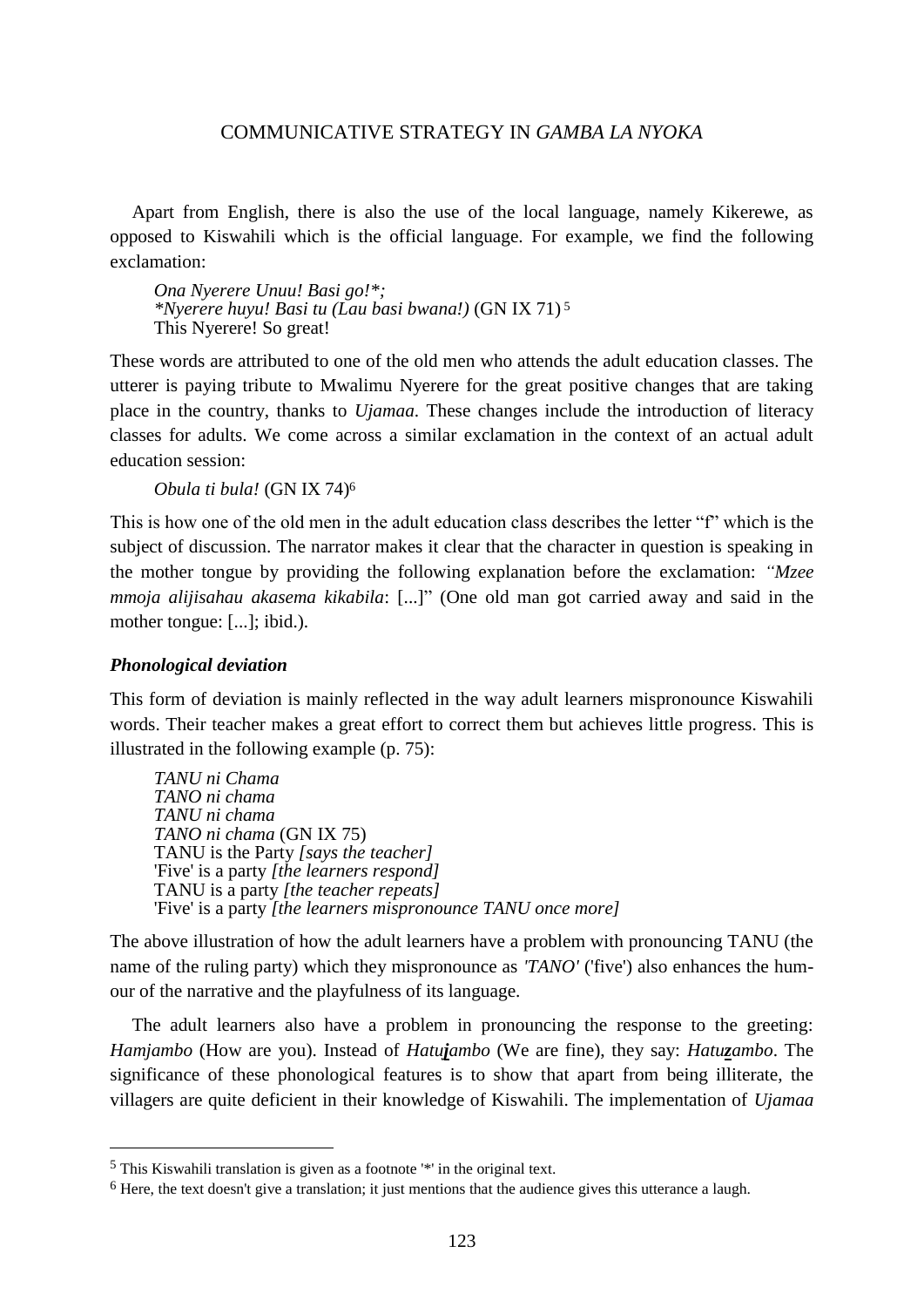policies is geared towards eliminating such inadequacies by fighting illiteracy and imparting the necessary communication skills to the villagers. This is meant to enable them to understand the policies of their government and participate in the transformation that is taking place.

#### *Semantic deviation*

The following examples of semantic deviation are identifiable in the text:

*vijibwa vya serikali* (GN V 29) the government's little dogs [despicable government functionaries]

This is how the people of Kisole Village refer metaphorically to the government's agents within the police and TANU who are involved in forcefully moving people to new villages. The people are brimming with disdain and hatred for the agents because they are corrupt, brutal and arrogant. Instead of popularizing *Ujamaa* policies, they make them unpopular. This is because the people identify those policies with their suffering.

*Kwaheri Mambosasa. Ujue unaniacha nanawa mikono.* (GN III 22) Goodbye Mambosasa. Know that you leave me washing my hands.

Mamboleo uses the metaphorical expression of washing his hands to emphasize the point that he is absolving himself of responsibility for the retaliatory attack on Kisole that the government has planned. Mambosasa fully supports the government's plan.

*Mara moja palichomoza mikono isiyohesabika."* (GN II 16) At once countless hands shot up*.*

This hyperbolic description is meant to emphasize the unanimous support that the people of Kisole Village give to the idea of armed resistance to the government's plan to move them to a new village by force. By a show of hands, they demonstrate their readiness to fight the government.

After the bloody confrontation between the fighters of Kisole Village and what they disdainfully refer to as "*Vijibwa vya serikali"*, a powerful symbol is used to describe what happens next. We are told:

*Lakini mawingu mazito mazito meusi yaliyokuwa yamelifunika anga yalikataa kabisa kuondoka upande huo wa mashariki.* (GN V 29)

But thick black clouds which had covered the sky completely refused to move from the eastern side.

This refers to the morning when Kisole fighters are disarmed and arrested by government forces. The dark clouds that have covered the sky symbolize the futility of the villagers' fight against the government. Their armed resistance is easily defeated. The symbol is enriched by the personification of the clouds which are given the human quality of "refusing to move".

Another example of the use of personification for emphasis is in the following description of the mango tree under which the adult education class takes place: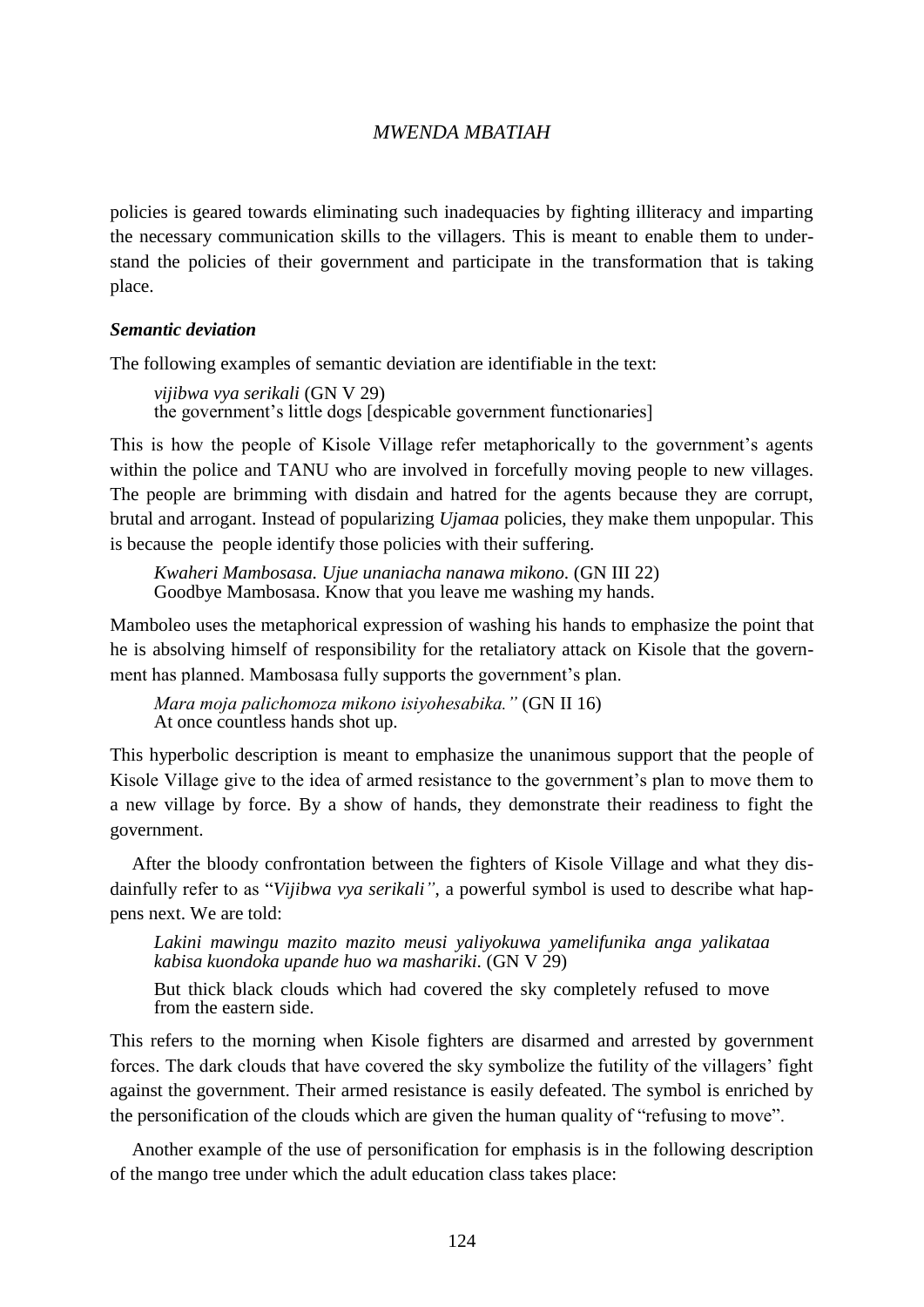*Mwembe huu ulituna mbele yao tayari kuwapa kivuli bila malipo.* (GN IX 71)

The boated mango tree stood in front ready to provide them with a shade free of charge.

The mango tree is given much prominence here because of the significant role it plays in the adult education sessions that are transforming the lives of the villagers.

#### **Conclusion**

We have identified four categories of deviation that are dominant in the text in question. Under grammatical deviation were have discussed the use of incomplete sentences and repetition which includes anaphora. The forms of lexical deviation that are identifiable in the text are mainly the use of foreign words, particularly those derived from English and Kikerewe. Phonological deviation is sparse but we have examples of mispronunciation by adult learners who have not mastered Kiswahili. Under semantic deviation we have discussed metaphor, hyperbole, symbols and personification.

This paper did not intend to describe all cases of deviation in *Gamba la Nyoka* but rather to identify samples that exemplify the main categories. Typical examples have been selected and put in their context to reveal the messages that they communicate. On the whole, the messages are of a political nature. It is, therefore, clear that the author uses deviation as a device to transmit the political content of the novel. The skilful use of this device is one of the qualities that makes *Gamba la Nyoka* an exciting novel.

### **References**

- Baldick, Chris. 1990. *Oxford Dictionary of Literary Terms.* London & New York: Oxford University Press.
- Chapman, Raymond. 1973. *Linguistics and Literature.* London: Edward Arnold.
- Crystal, David & Derek Davy. 1969. *Investigating English Style.* London: Longman.
- Gibbe, Abel G. 1982. Baadhi ya Taswira katika Gamba la Nyoka. *Kiswahili* 49, 1: 9-14.

Indangasi, Henry. 1988. *Stylistics.* Nairobi: Nairobi University Press.

- Kezilahabi, Euphrase. 2006 <sup>[1</sup>1979]. *Gamba la Nyoka*. Nairobi: Vide-Muwa. [Arusha Dar es Salaam: Eastern Africa Publications.]
- Leech, Geoffrey N. 1969. *A Linguistic Guide to English Poetry.* London: Longman.
- Leech, Geoffrey N. & Mick H. Short. 1981 [ 2 2007]. *Style in Fiction. A Linguistic Introduction to English Fictional Prose.* London: Longman.
- Massamba, David P. B. 2004. *Kamusi ya Isimu na Falsafa ya Lugha*. Dar es Salaam: Taasisi ya Uchunguzi wa Kiswahili.
- Matthews, Peter H. 1997. *Oxford Concise Dictionary of Linguistics.* London: New York: Oxford University Press.